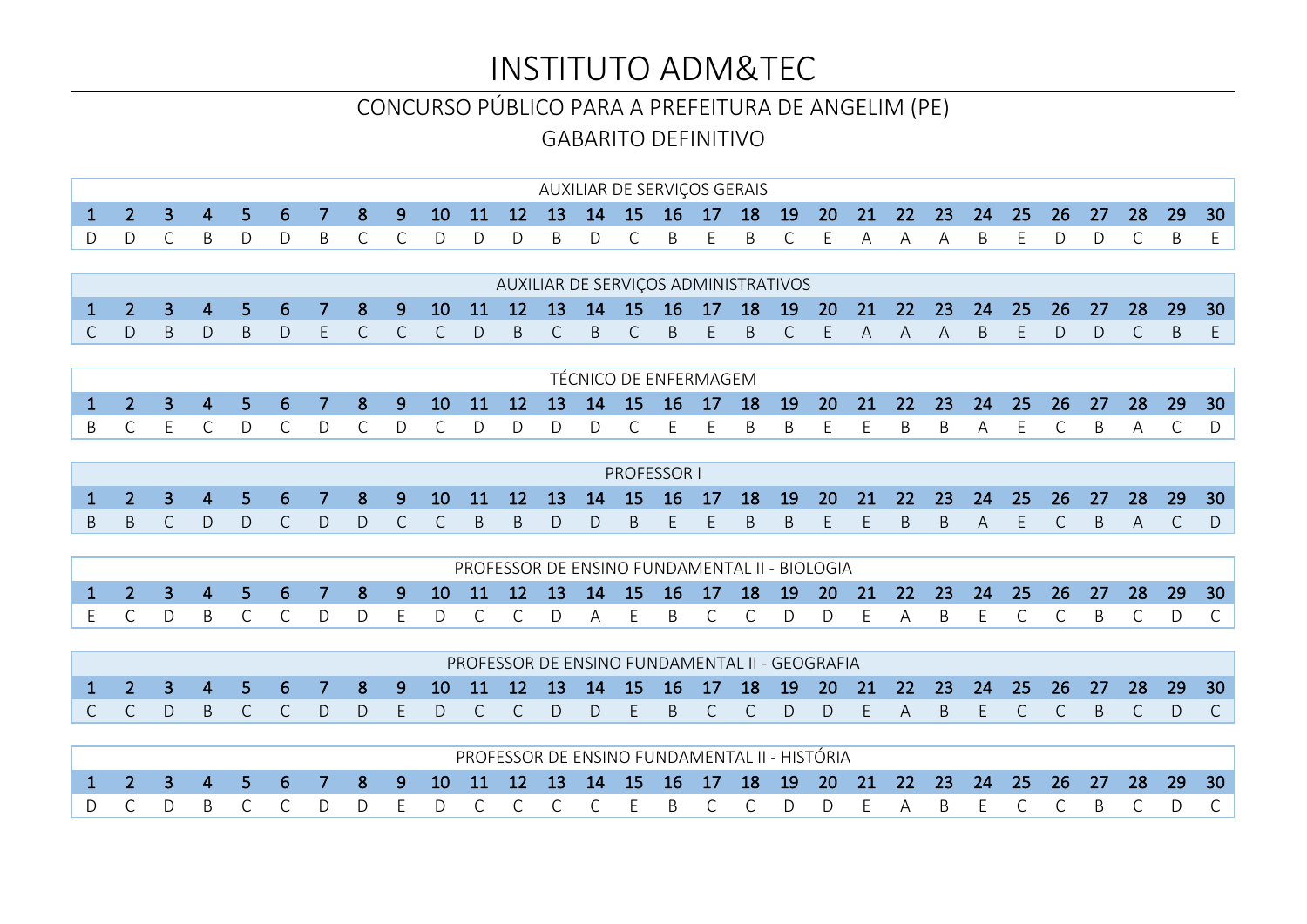# INSTITUTO ADM&TEC

#### CONCURSO PÚBLICO PARA A PREFEITURA DE ANGELIM (PE)

GABARITO DEFINITIVO

|              |                |                |                |                |                  |           |              |              |           |    |           |              |           |           |                          | PROFESSOR DE ENSINO FUNDAMENTAL II - MATEMÁTICA      |           |              |           |    |    |              |    |              |           |              |              |    |              |
|--------------|----------------|----------------|----------------|----------------|------------------|-----------|--------------|--------------|-----------|----|-----------|--------------|-----------|-----------|--------------------------|------------------------------------------------------|-----------|--------------|-----------|----|----|--------------|----|--------------|-----------|--------------|--------------|----|--------------|
| $\mathbf{1}$ | $\overline{2}$ | 3              | 4              | 5.             | 6                |           | 8            | 9            | 10        | 11 | 12        | 13           | 14        | 15        | 16                       | 17                                                   | 18        | 19           | 20        | 21 | 22 | 23           | 24 | 25           | 26        | 27           | 28           | 29 | 30           |
| $\mathsf{C}$ | $\mathsf{C}$   | D              | B              | C.             | $\mathsf{C}$     | D         | $\mathsf{D}$ | F            | D         | C  | C         | D            | D         | F         | <sub>B</sub>             | C                                                    | C         | D            | D         | F. | A  | <sub>B</sub> | E. | $\mathsf{C}$ | C         | <sub>B</sub> | $\mathsf{C}$ | D  | $\mathsf{C}$ |
|              |                |                |                |                |                  |           |              |              |           |    |           |              |           |           |                          |                                                      |           |              |           |    |    |              |    |              |           |              |              |    |              |
|              |                |                |                |                |                  |           |              |              |           |    |           |              |           |           |                          | PROFESSOR DE ENSINO FUNDAMENTAL II - PORTUGUÊS       |           |              |           |    |    |              |    |              |           |              |              |    |              |
| $\mathbf{1}$ | 2 <sup>1</sup> | $\overline{3}$ | $\overline{4}$ | 5 <sup>1</sup> | $6 \overline{6}$ | 7         | 8            | 9            | 10        | 11 | 12        | 13           | 14        | 15        | 16                       | 17                                                   | 18        | 19           | 20        | 21 | 22 | 23           | 24 | 25           | 26        | 27           | 28           | 29 | 30           |
| B            | $\mathsf{C}$   | D              | B              | $\mathsf{C}$   | $\mathsf{C}$     | D         | D            | F            | D.        | C  | $\subset$ | C            | F         | E.        | <sup>B</sup>             | $\mathsf{C}$                                         | C         | D            | D         | F  | A  | <sub>B</sub> | F  | $\subset$    | $\subset$ | <sup>R</sup> | $\mathsf{C}$ | D  | $\mathsf{C}$ |
|              |                |                |                |                |                  |           |              |              |           |    |           |              |           |           |                          |                                                      |           |              |           |    |    |              |    |              |           |              |              |    |              |
|              |                |                |                |                |                  |           |              |              |           |    |           |              |           |           |                          | PROFESSOR DE ENSINO FUNDAMENTAL II - EDUCAÇÃO FÍSICA |           |              |           |    |    |              |    |              |           |              |              |    |              |
| 1            | $\overline{2}$ | 3              | 4              | 5.             | 6                |           | 8            | 9            | <b>10</b> | 11 | 12        | 13           | 14        | 15        | 16                       | 17                                                   | 18        | 19           | <b>20</b> | 21 | 22 | 23           | 24 | 25           | 26        | 27           | 28           | 29 | 30           |
| B            | C              | D              | B              | C.             | C                | D         | D            | F            | D         | C  | C         | $\mathsf{D}$ | D         | F         | <sub>B</sub>             | $\subset$                                            | $\subset$ | D            | D         | F. | A  | <sub>B</sub> | E. | C.           | C         | <sub>B</sub> | $\mathsf{C}$ | D  | $\mathsf{C}$ |
|              |                |                |                |                |                  |           |              |              |           |    |           |              |           |           |                          |                                                      |           |              |           |    |    |              |    |              |           |              |              |    |              |
|              |                |                |                |                |                  |           |              |              |           |    |           |              |           |           | <b>PSICOPEDAGOGO</b>     |                                                      |           |              |           |    |    |              |    |              |           |              |              |    |              |
| $\mathbf{1}$ | 2 <sup>1</sup> | $\overline{3}$ | $\overline{4}$ | 5 <sup>1</sup> | $6 \overline{6}$ | 7         | 8            | 9            | 10        | 11 | 12        | 13           | 14        | 15        | 16                       | 17                                                   | 18        | 19           | 20        | 21 | 22 | 23           | 24 | 25           | 26        | 27           | 28           | 29 | 30           |
| B            | F              | B              | E              | $\mathsf{C}$   | E                | F.        | A            | $\mathsf{C}$ | C         | А  | F         | D            | $\subset$ | $\subset$ | $\subset$                | C.                                                   | D         | $\mathsf{C}$ | D         | F  | А  | <sub>R</sub> | F  | $\subset$    | $\subset$ | <sup>R</sup> | C            | D  | C            |
|              |                |                |                |                |                  |           |              |              |           |    |           |              |           |           |                          |                                                      |           |              |           |    |    |              |    |              |           |              |              |    |              |
|              |                |                |                |                |                  |           |              |              |           |    |           |              |           |           | PSICÓLOGO                |                                                      |           |              |           |    |    |              |    |              |           |              |              |    |              |
| 1            | $\overline{2}$ | 3              | 4              | 5.             | 6                |           | 8            | 9            | 10        | 11 | 12        | 13           | 14        | 15        | 16                       | 17                                                   | 18        | 19           | 20        | 21 | 22 | 23           | 24 | 25           | 26        | 27           | 28           | 29 | 30           |
| C            | $\mathsf{C}$   | D              | $\mathsf{C}$   | F              | E                | C         | D            | C            | F         | D  | D.        | D            |           | D         | $\subset$                | $\mathsf{C}$                                         | D         | B            | C         | F. | A  | <sub>B</sub> | F  | C            | C         | <sub>B</sub> | $\mathsf{C}$ | D  | $\mathsf{C}$ |
|              |                |                |                |                |                  |           |              |              |           |    |           |              |           |           |                          |                                                      |           |              |           |    |    |              |    |              |           |              |              |    |              |
|              |                |                |                |                |                  |           |              |              |           |    |           |              |           |           | NUTRICIONISTA            |                                                      |           |              |           |    |    |              |    |              |           |              |              |    |              |
| $\mathbf{1}$ | 2 <sup>1</sup> | $\overline{3}$ | $\overline{4}$ | 5 <sup>1</sup> | 6                | 7         | 8            | 9            | 10        | 11 | 12        | 13           | 14        | 15        | 16                       | 17                                                   | 18        | 19           | 20        | 21 | 22 | 23           | 24 | 25           | 26        | 27           | 28           | 29 | 30           |
| $\subset$    | $\mathsf{C}$   | D              | $\mathsf{C}$   | F              | E                | $\subset$ | D            | $\mathsf{C}$ | F         | D  | D.        | F            | D.        | D.        | $\mathsf{C}$             | $\mathsf{C}$                                         | $\bigcap$ | <sub>B</sub> | $\subset$ | F  | А  | B.           | F  | $\subset$    | $\subset$ | <sub>R</sub> | $\mathsf{C}$ | D  | C            |
|              |                |                |                |                |                  |           |              |              |           |    |           |              |           |           |                          |                                                      |           |              |           |    |    |              |    |              |           |              |              |    |              |
|              |                |                |                |                |                  |           |              |              |           |    |           |              |           |           | <b>ASSISTENTE SOCIAL</b> |                                                      |           |              |           |    |    |              |    |              |           |              |              |    |              |
|              | $\mathcal{P}$  | 3              | 4              |                | 6                |           | 8            | 9            | 10        | 11 | 12        | 13           | 14        | 15        | 16                       | 17                                                   | 18        | 19           | 20        | 21 | 22 | 23           | 24 | 25           | 26        | 27           | 28           | 29 | 30           |
| B            | C              | D              |                |                | F                | C         | D            | C            |           | D  | D.        | С            | D         | D         | $\mathsf{C}$             | $\mathsf{C}$                                         | D         | B            | C         | F  | A  | B.           | F  | C            | C         | B            | $\mathsf{C}$ | D  | $\mathsf{C}$ |